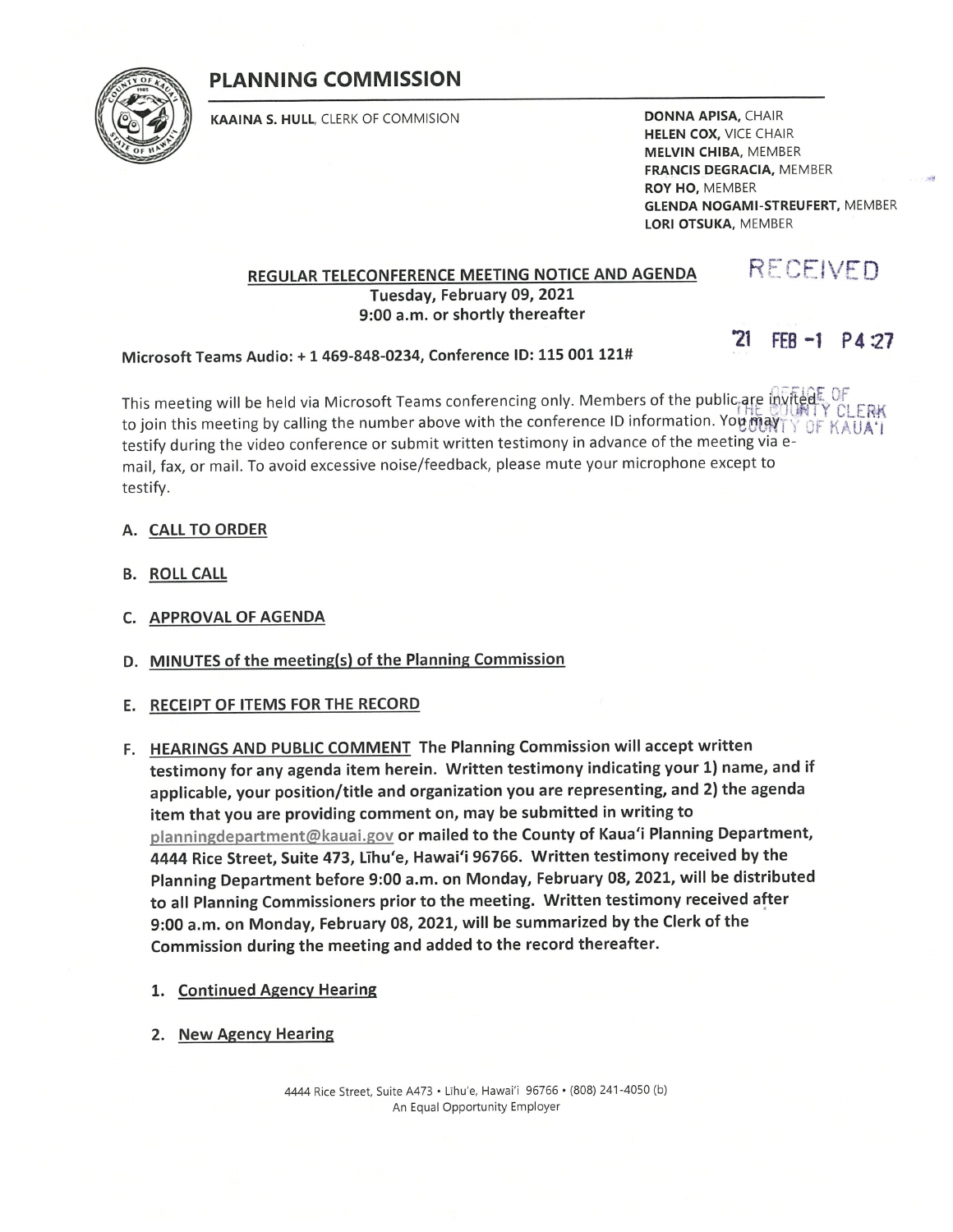# **F. HEARINGS AND PUBLIC COMMENT (Cont'd)**

- **3. Continued Public Hearing**
- **4. New Public Hearing**
- **5. All remaining public testimony pursuant to HRS 92 (Sunshine Law)**

## **G. CONSENT CALENDAR**

**1. Status Reports**

# **2. Director's Report for Project Scheduled for Agency Hearing**

## **H. EXECUTIVE SESSION**

1. Pursuant to Hawai'i Revised Statutes Section 92-5(a)(2 and 4), the purpose of this executive session is to discuss matters pertaining to the annual evaluation of the Planning Director. This session pertains to the evaluation of the Planning Director's work performance where consideration of matters affecting privacy will be involved. Further, to consult with legal counsel regarding powers, duties, privileges, and/or liabilities of the Planning Commission as it relates to the evaluation of the Planning Director.

## **I. GENERAL BUSINESS MATTERS**

- 1. Petition to Appeal of the Decision of the Planning Director; Exhibits "1"-"12"; Certificate of Service by Mauna Kea Trask of Cades Schutte, Attorney for Appellants **Charles M. Somers Trust and West Sunset Phase 1 LLC,** in the matter of the Application of Charles M. Somers Trust and West Sunset Phase 1 LLC appealing Notice of Violation & Order to Pay Fines executed on December 7, 2020 for properties located at 1957 Kahili Quarry Road, Kīlauea, HI, Tax Map Key No(s).: (4) 5-2-012:035 & 047, Hanalei District Kahili, Kīlauea, Kaua'i, Hawai'i.
	- a. Clerk of the Commission's Recommendation to Refer an Appeal of the Planning Director's Decision Related to the Planning Director's Notice of Violation & Order to Pay Fines for the illegal development within the Special Management Area of Kīlauea, *Charles M. Somers Trust and West Sunset Phase 1 LLC,* Tax Map Key (4) 5- 2-012:35 and 47, Hanalei District Kahili, Kīlauea, Kaua'i, received on December 28, 2020, for referral to Board and Commissions as Contested Case no. CC-2021-1.

# **J**. **COMMUNICATION**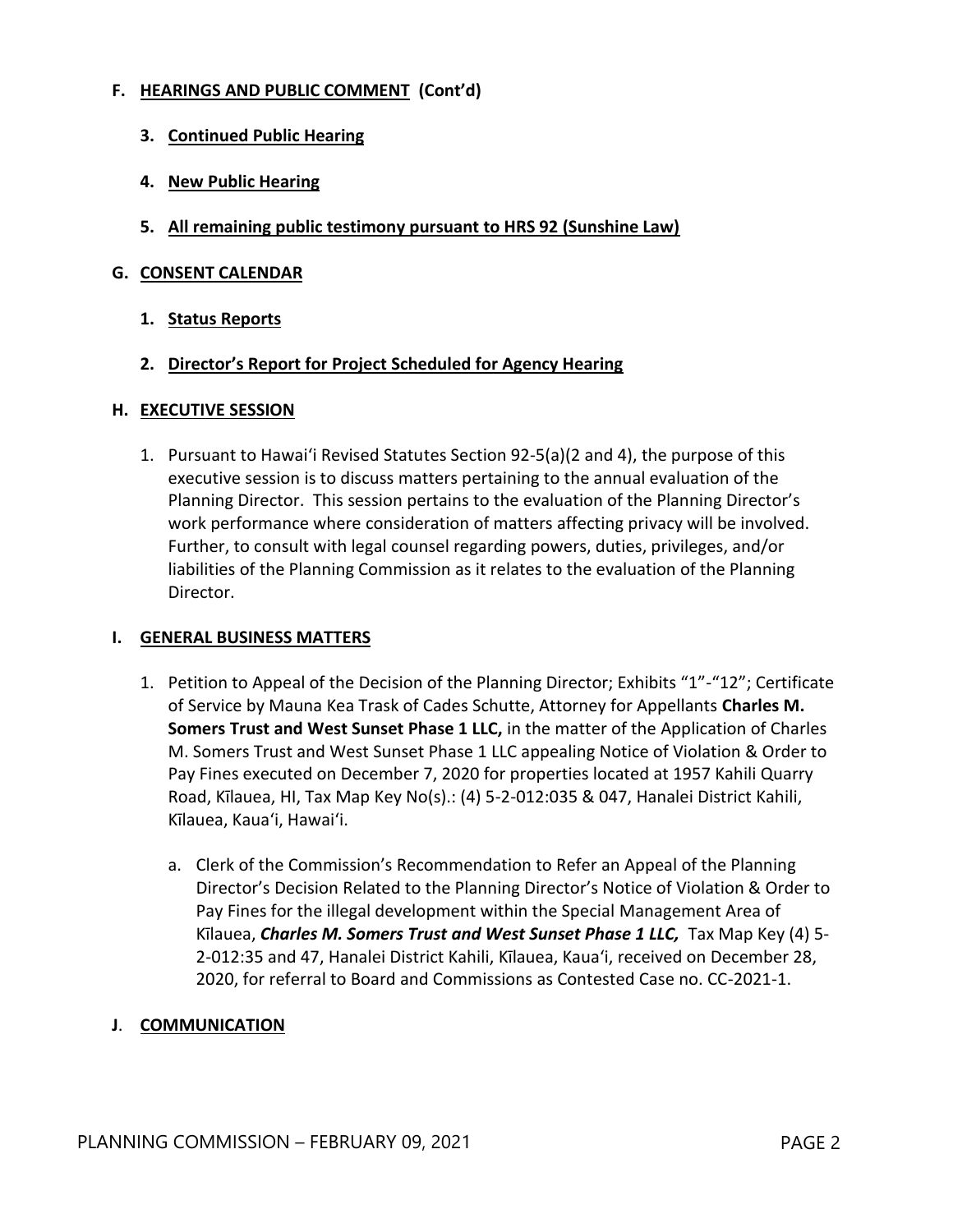## **K. COMMITTEE REPORTS**

1. **Subdivision** Subdivision Action matters listed in the Subdivision Committee Agenda (attached)

## **L. UNFINISHED BUSINESS (For Action)**

## **M. NEW BUSINESS**

## **1. For Action – See Agenda F for Project Descriptions**

#### **N. ANNOUNCEMENTS**

- 1. Topics for Future Meetings
- 2. The following regularly scheduled Planning Commission meeting will be held at 9:00 a.m., or shortly thereafter, on March 09, 2021. The Planning Commission anticipates meeting via teleconference, but will announce its intended meeting method via an agenda electronically posted at least six days prior to the meeting date.

## **O. ADJOURNMENT**

**EXECUTIVE SESSION: The Commission may go into executive session on an agenda item for one of the permitted purposes listed in Section 92-5(a) Hawai'i Revised Statutes ("H.R.S."), without noticing the executive session on the agenda where the executive session was not anticipated in advance. HRS Section 92-7(a). The executive session may only held, however, upon an affirmative vote of two-thirds of the members present, which must also be the majority of the members to which the board is entitled. HRS Section 92-4. The reason for holding the executive session shall be publicly announced.**

**NOTE: IF YOU NEED AN AUXILIARY AID/SERVICE, OTHER ACCOMMODATION DUE TO A DISABILITY, OR AN INTERPRETER FOR NON-ENGLISH SPEAKING PERSONS, PLEASE CONTACT THE OFFICE OF BOARDS & COMMISSIONS AT (808) 241-4917 OR [ASEGRETI@KAUAI.GOV](mailto:ASEGRETI@KAUAI.GOV) AS SOON AS POSSIBLE. REQUESTS MADE AS EARLY AS POSSIBLE WILL ALLOW ADEQUATE TIME TO FULFILL YOUR REQUEST.** 

**UPON REQUEST, THIS NOTICE IS AVAILABLE IN ALTERNATE FORMATS SUCH AS LARGE PRINT, BRAILLE, OR ELECTRONIC COPY.**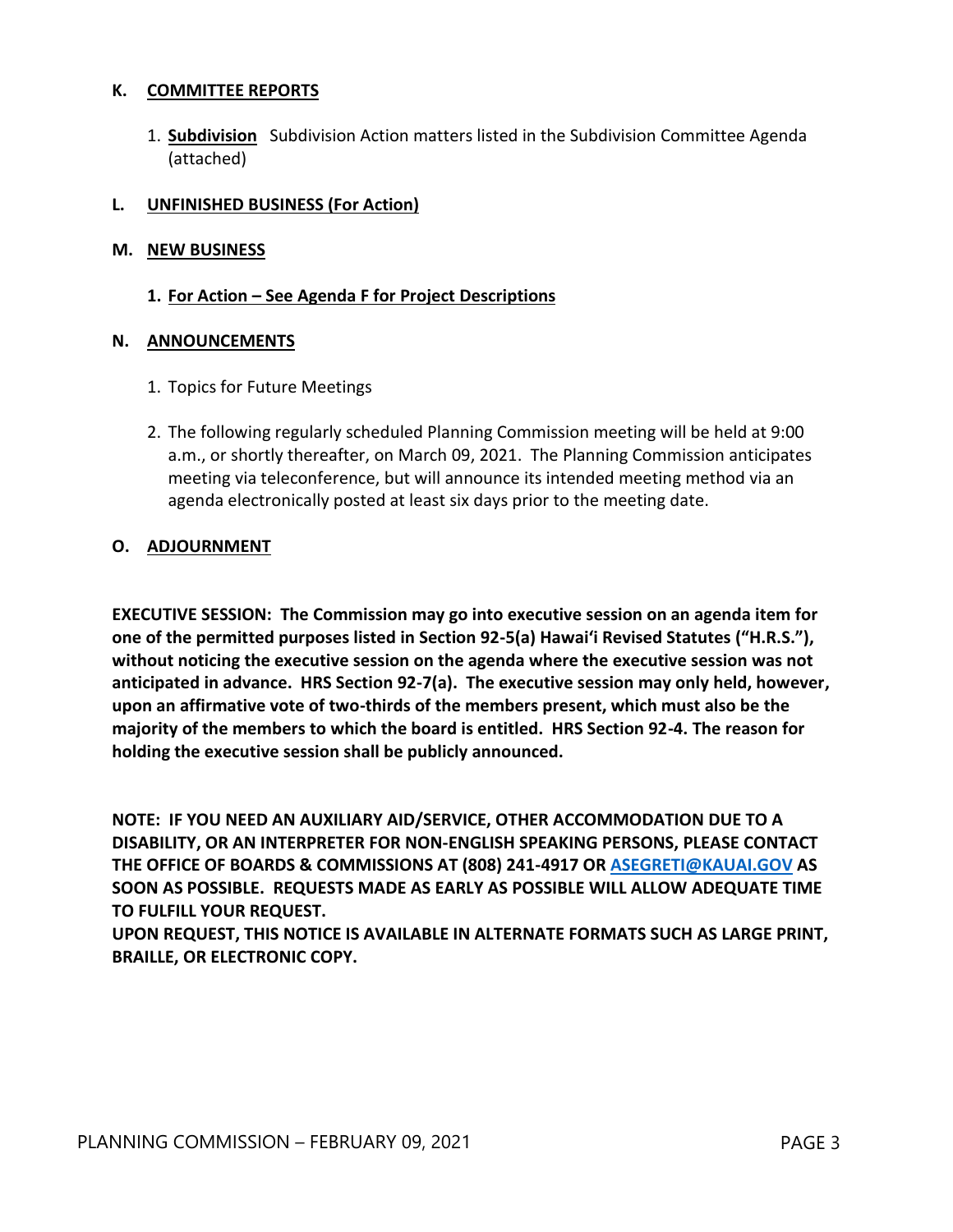

**KAAINA S. HULL,** CLERK OF COMMISSION

**FRANCIS DEGRACIA,** CHAIR **MELVIN CHIBA,** VICE CHAIR **ROY HO,** MEMBER

# **SUBDIVISION COMMITTEE TELECONFERENCE MEETING NOTICE AND AGENDA Tuesday, February 09, 2021 8:30 a.m. or shortly thereafter**

# **Microsoft Teams Audio: + 1 469-848-0234, Conference ID: 212 932 174#**

This meeting will be held via Microsoft Teams conferencing only. Members of the public are invited to join this meeting by calling the number above with the conference ID information. You may testify during the video conference or submit written testimony in advance of the meeting via email, fax, or mail. To avoid excessive noise/feedback, please mute your microphone except to testify.

# **A. CALL TO ORDER**

- **B. ROLL CALL**
- **C. APPROVAL OF AGENDA**
- **D. MINUTES of the meeting(s) of the Subdivision Committee**

## **E. RECEIPT OF ITEMS FOR THE RECORD**

**F. HEARINGS AND PUBLIC COMMENT The Planning Commission will accept written testimony for any agenda item herein. Written testimony indicating your 1) name, and if applicable, your position/title and organization you are representing, and 2) the agenda item that you are providing comment on, may be submitted in writing to [planningdepartment@kauai.gov](mailto:planningdepartment@kauai.gov) or mailed to the County of Kaua'i Planning Department, 4444 Rice Street, Suite 473, Līhu'e, Hawai'i 96766. Written testimony received by the Planning Department before 8:30 a.m. on Monday, February 08, 2021, will be distributed to all Planning Commissioners prior to the meeting. Written testimony received after 8:30 a.m. on Monday, February 08, 2021, will be summarized by the Clerk of the Commission during the meeting and added to the record thereafter.**

## **G. GENERAL BUSINESS MATTERS**

## **H. UNFINISHED BUSINESS**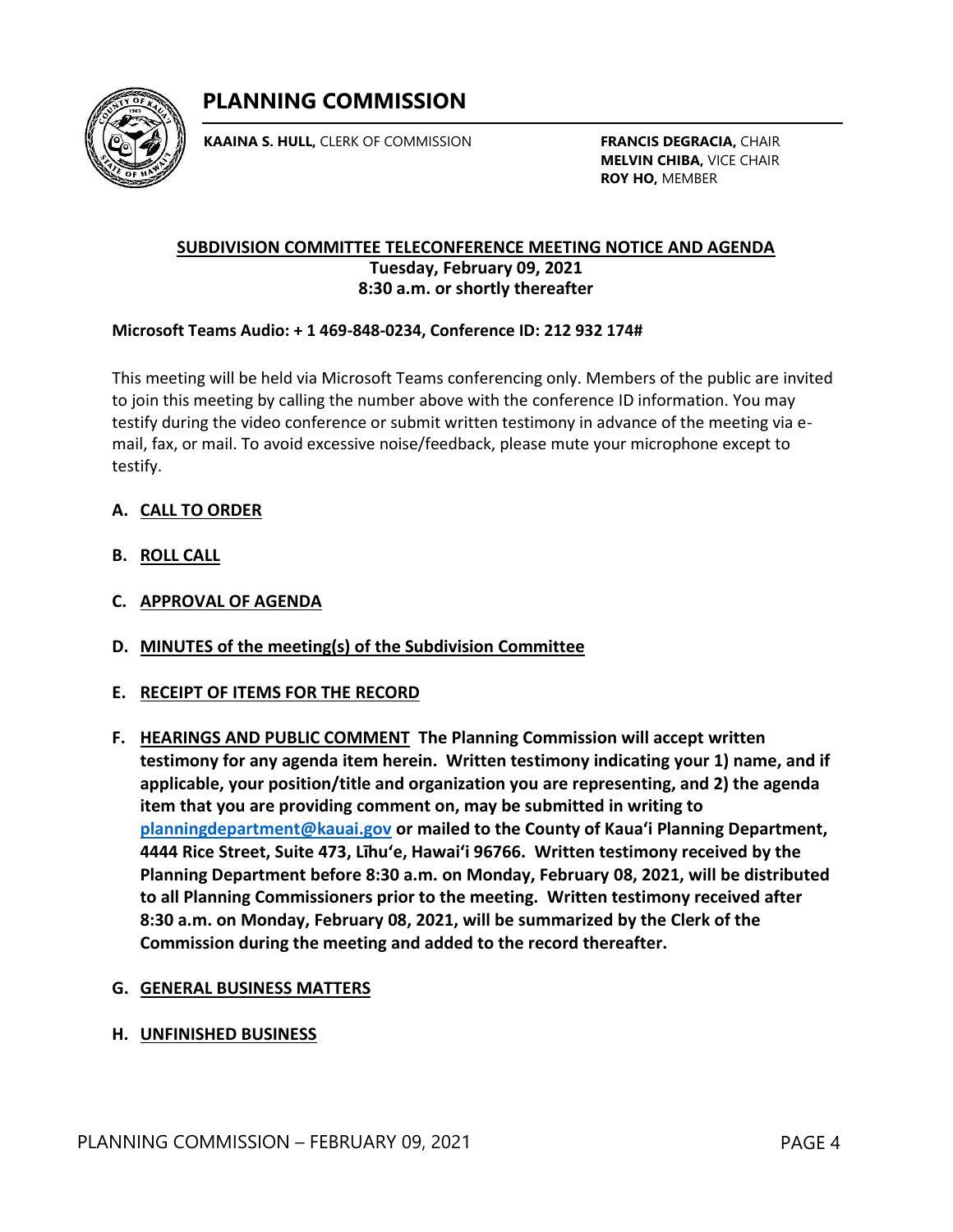## **I. NEW BUSINESS (For Action)**

- 1. Tentative Subdivision Map Approval
	- a. Subdivision Application No. S-2021-3 (**Allan & Karen Nesbitt, Trust**) Proposed 2-lot Boundary Adjustment TMKs: (4) 2-3-022: 044 & 045 Kalāheo, Kōloa, Kaua'i
		- 1) Subdivision Report pertaining to this matter.
- 2. Tentative Subdivision Extension Request
	- a. Subdivision Application No. S-2019-8 (**Stephanie Fernandes**) Proposed 5-lot Subdivision TMK: (4) 4-2-005: 044 Wailua, Kawaihau, Kaua'i
		- 1) Subdivision Report pertaining to this matter.
- 3. Final Subdivision Map Approval
	- a. Subdivision Application No. S-2019-1 (**Alexander & Vivian Youn, Trust**) Proposed 8-lot Subdivision TMK: (4) 4-2-003: 023 Wailua, Kawaihau, Kaua'i
		- 1) Subdivision Report pertaining to this matter.
- 4. Recertification of Final Map Approval
	- a. Subdivision Application No. S-2007-1 (**State of Hawai'i – DOT**) Kaumuali'i Highway Widening – Phase I TMK: Various Parcels Līhu'e, Kaua'i
		- 1) Subdivision Report pertaining to this matter.

#### **J. ADJOURNMENT**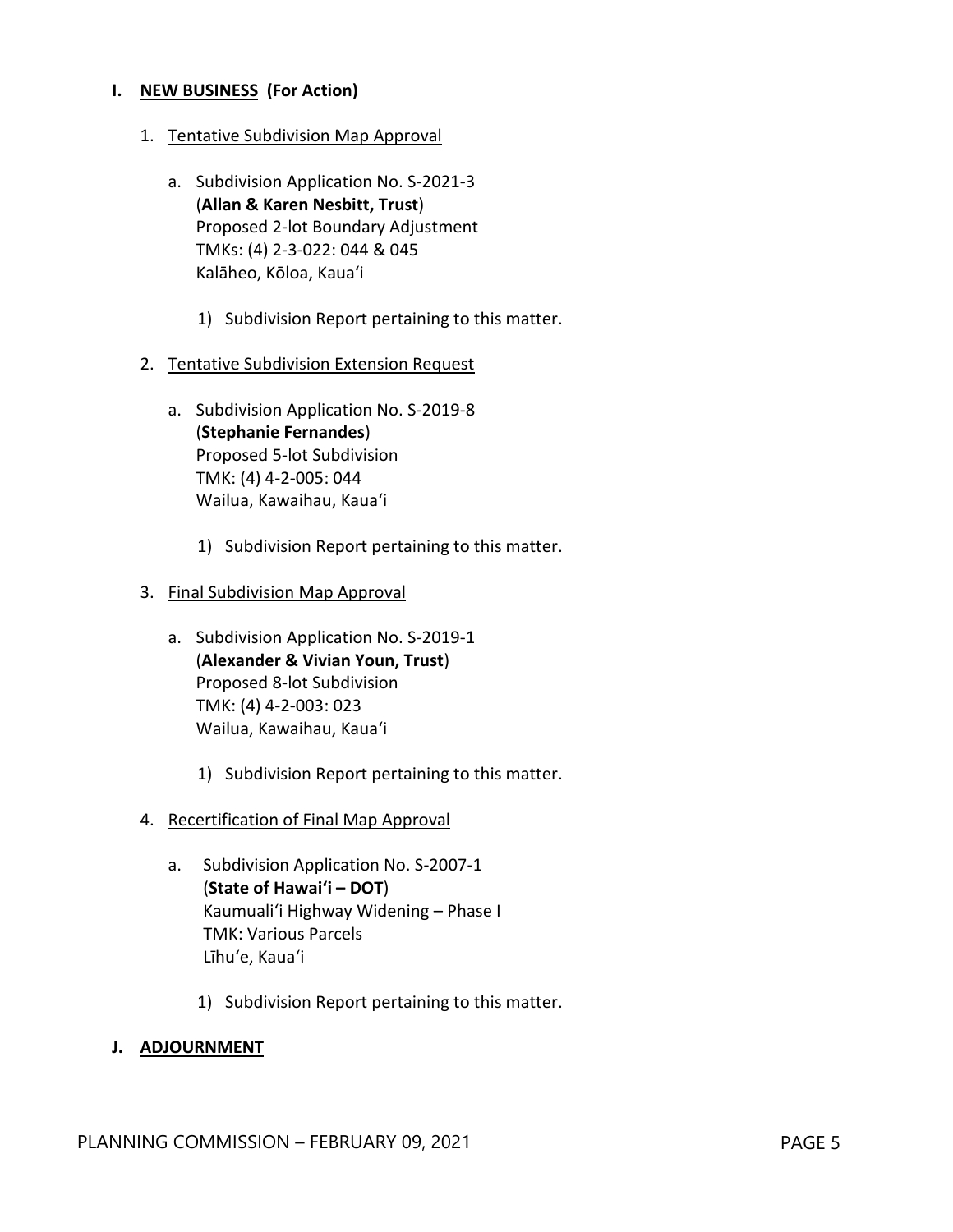**NOTE: IF YOU NEED AN AUXILIARY AID/SERVICE, OTHER ACCOMMODATION DUE TO A DISABILITY, OR AN INTERPRETER FOR NON-ENGLISH SPEAKING PERSONS, PLEASE CONTACT THE OFFICE OF BOARDS & COMMISSIONS AT (808) 241-4917 OR [ASEGRETI@KAUAI.GOV](mailto:ASEGRETI@KAUAI.GOV) AS SOON AS POSSIBLE. REQUESTS MADE AS EARLY AS POSSIBLE WILL ALLOW ADEQUATE TIME TO FULFILL YOUR REQUEST.** 

**UPON REQUEST, THIS NOTICE IS AVAILABLE IN ALTERNATE FORMATS SUCH AS LARGE PRINT, BRAILLE, OR ELECTRONIC COPY.**